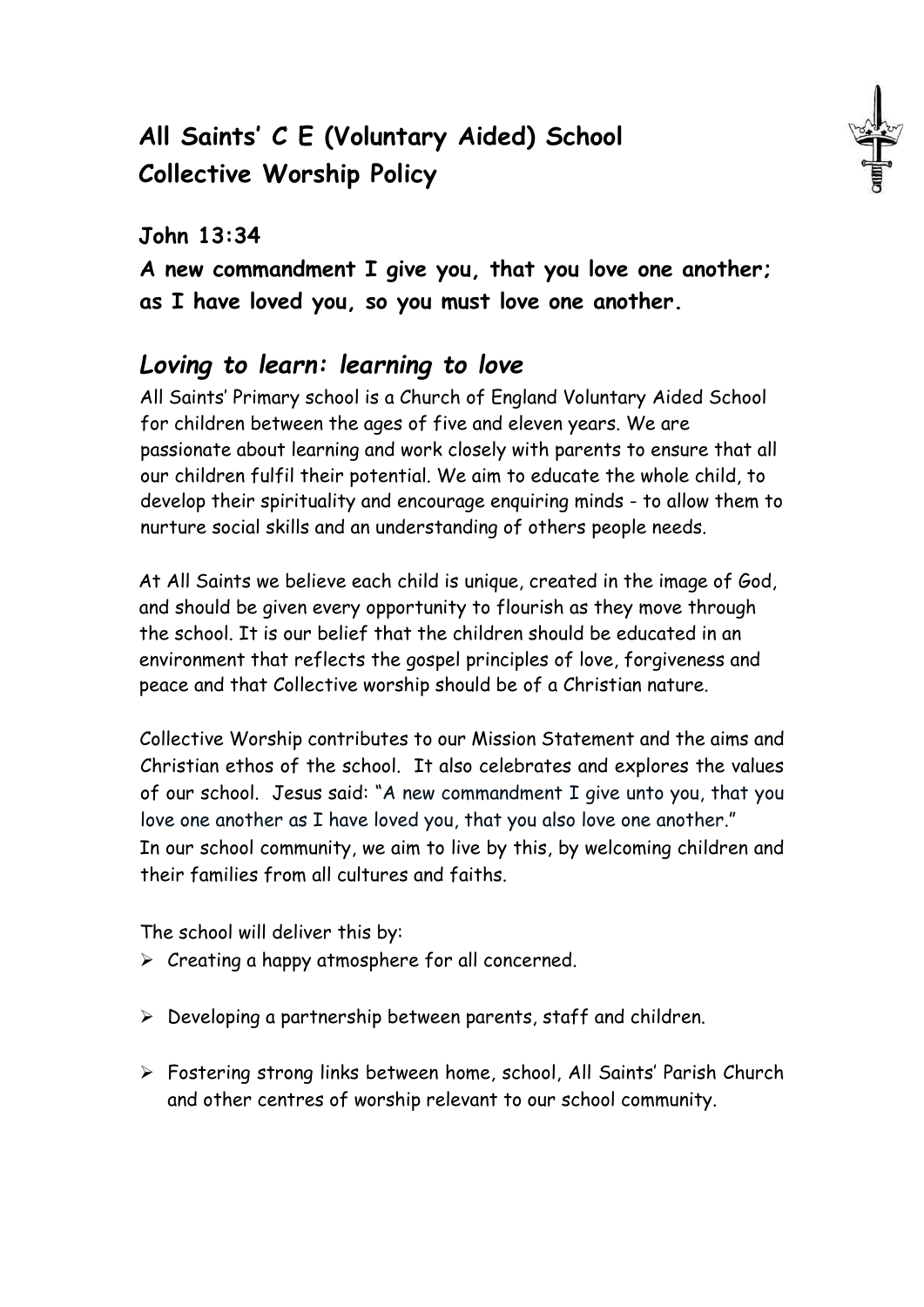- $\triangleright$  Placing Christian values at the heart of our ethos and teaching, providing a counterbalance to an increasingly secular society.
- $\triangleright$  Inspiring a love of learning and educating the child for life.
- $\triangleright$  Presenting the National Curriculum and Religious Education in a lively and interesting way.
- $\triangleright$  Helping children to learn that courtesy, good manners and consideration for others are important qualities, and encouraging an appreciation of beautiful things.

#### **AIMS of COLLECTIVE WORSHIP**

- $\triangleright$  To contribute to the Mission Statement and aims of the school
- $\triangleright$  To create an environment in which children and adults have the opportunity to worship
- $\triangleright$  To develop knowledge and understanding of the Christian faith
- $\triangleright$  To promote understanding, respect and tolerance of other faiths, particularly those within our school community, by learning from each other.
- $\triangleright$  To maintain links with the All Saints' Parish Church and to introduce pupils to the worship heritage of the Church of England
- > To worship God
- $\triangleright$  To contribute to the spiritual and moral development of pupils

Through Collective Worship it is hoped that children and staff will;

- Reflect on the values they live their lives by
- Share worship together as part of the whole school community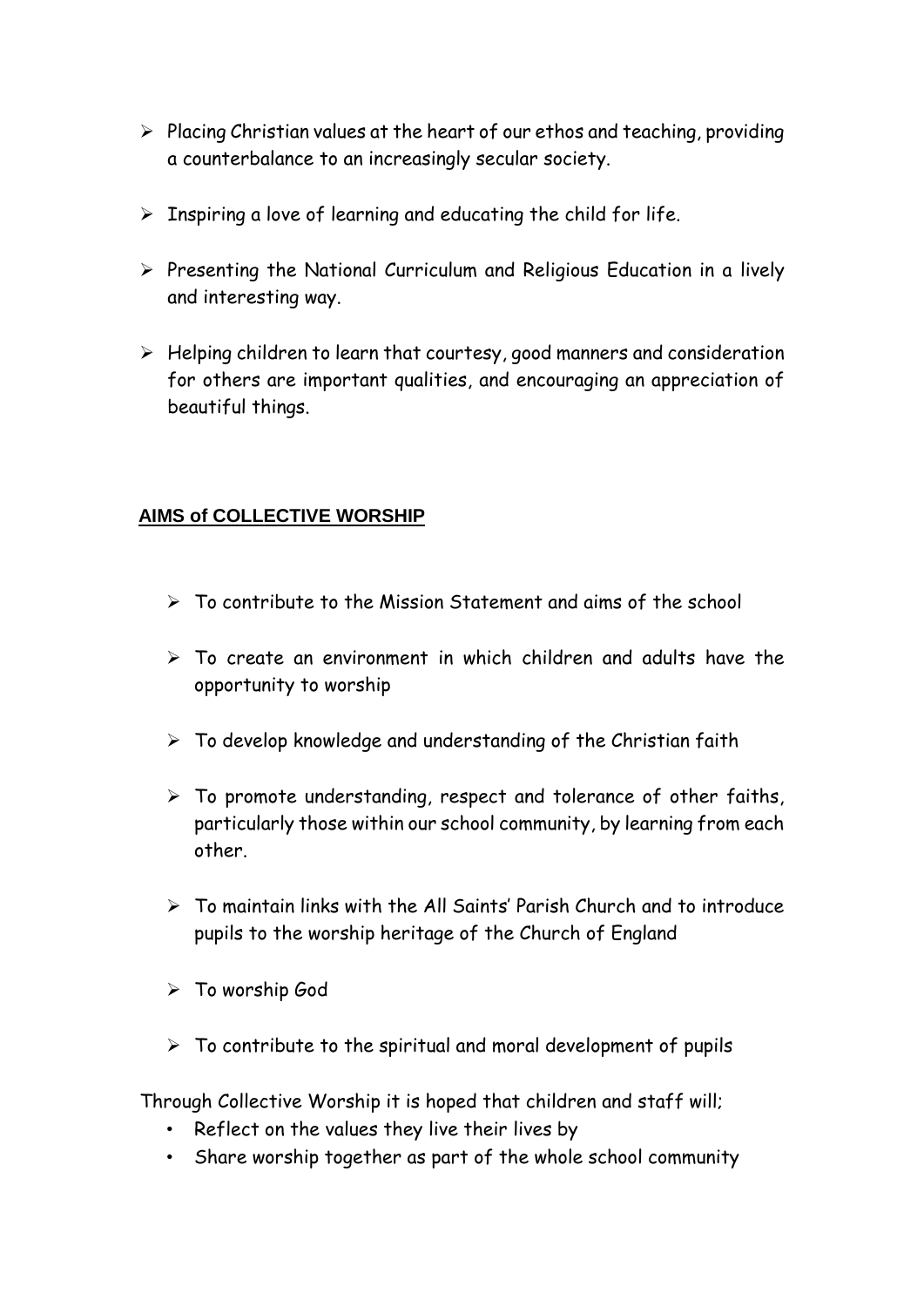- Feel supported by the school during times of difficulty
- Reflect on their own strengths and weaknesses
- Share in the celebration of their own and the successes of others
- Become aware of the Anglican tradition of Christian worship

#### **ORGANISATION and DELIVERY**

Collective Worship is at the heart of our school life and the Governors see it as an essential part of all pupils' education. We use a variety of approaches with an emphasis on reflection and an opportunity for teaching, prayer, praise and worship through singing, dance and times of quietness.

The major festivals of Easter and Christmas are celebrated and due attention is paid to the seasons of Lent and Advent together with other events in church life such as harvest thanksgiving. Our school has a close connection with All Saints Parish church and children visit the church regularly to use as a learning resource but also on special occasions to worship;

- KS2 Harvest Festival
- KS1 Christingle Service and KS2 Christmas carol service
- KS2 Easter service

As the many of the children in our school are from non-Christian faith backgrounds, we value and recognise the children's religious upbringings in the following ways by:

- $\triangleright$  Acknowledging the diversity of the children's faith backgrounds
- $\triangleright$  Celebrating the main festivals and traditions of those faiths
- $\triangleright$  Drawing out similarities and differences within those faiths
- $\triangleright$  Combining in charitable giving to global and local needs